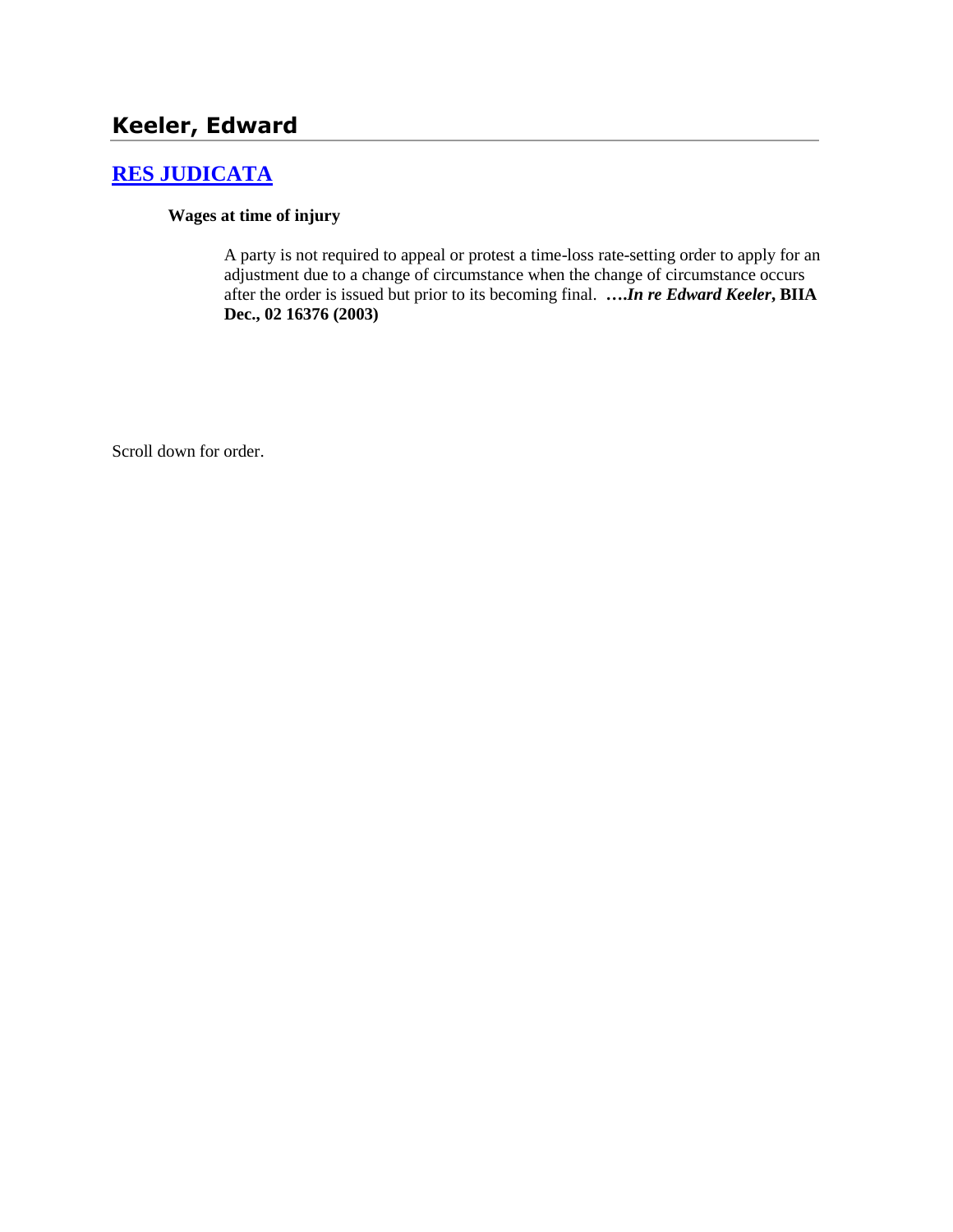# **BEFORE THE BOARD OF INDUSTRIAL INSURANCE APPEALS STATE OF WASHINGTON**

**)**

**IN RE: EDWARD W. KEELER ) DOCKET NO. 02 16376**

**CLAIM NO. P-347828 ) DECISION AND ORDER**

APPEARANCES:

Claimant, Edward W. Keeler, by Sharpe Law Firm, per Robert J. Heller

Employer, Nelson Trucking Co., Inc., None

Department of Labor and Industries, by The Office of the Attorney General, per Mary V. Wilson, Assistant

The claimant, Edward W. Keeler, filed an appeal with the Board of Industrial Insurance Appeals on May 29, 2002, from an order of the Department of Labor and Industries dated May 1, 2002. In this order, the Department denied the claimant's request for an adjustment in the time loss compensation rate on the basis that the Department did not receive information to establish a change in circumstances. The Department order is **REVERSED AND REMANDED**.

# **DECISION**

Pursuant to RCW 51.52.104 and RCW 51.52.106, this matter is before the Board for review and decision on a timely Petition for Review filed by the Department to a Proposed Decision and Order issued on September 25, 2003, in which the industrial appeals judge reversed the May 1, 2002 Department order and directed the Department to recalculate Mr. Keeler's rate of compensation to include his employer-provided health insurance benefits in the amount of \$366.50 per month beginning 60 days prior to the Department's receipt of his request for a readjustment in compensation.

The Board has reviewed the evidentiary rulings in the record of proceedings and finds that no prejudicial error was committed. The rulings are affirmed.

The Department urges us to affirm the order of May 1, 2002, arguing that Mr. Keeler failed to establish that there was a change in circumstances within the meaning of RCW 51.28.040. We agree with our industrial appeals judge's resolution of this appeal. We have granted review solely to reopen the record for additional evidence and clarify the issue before us.

1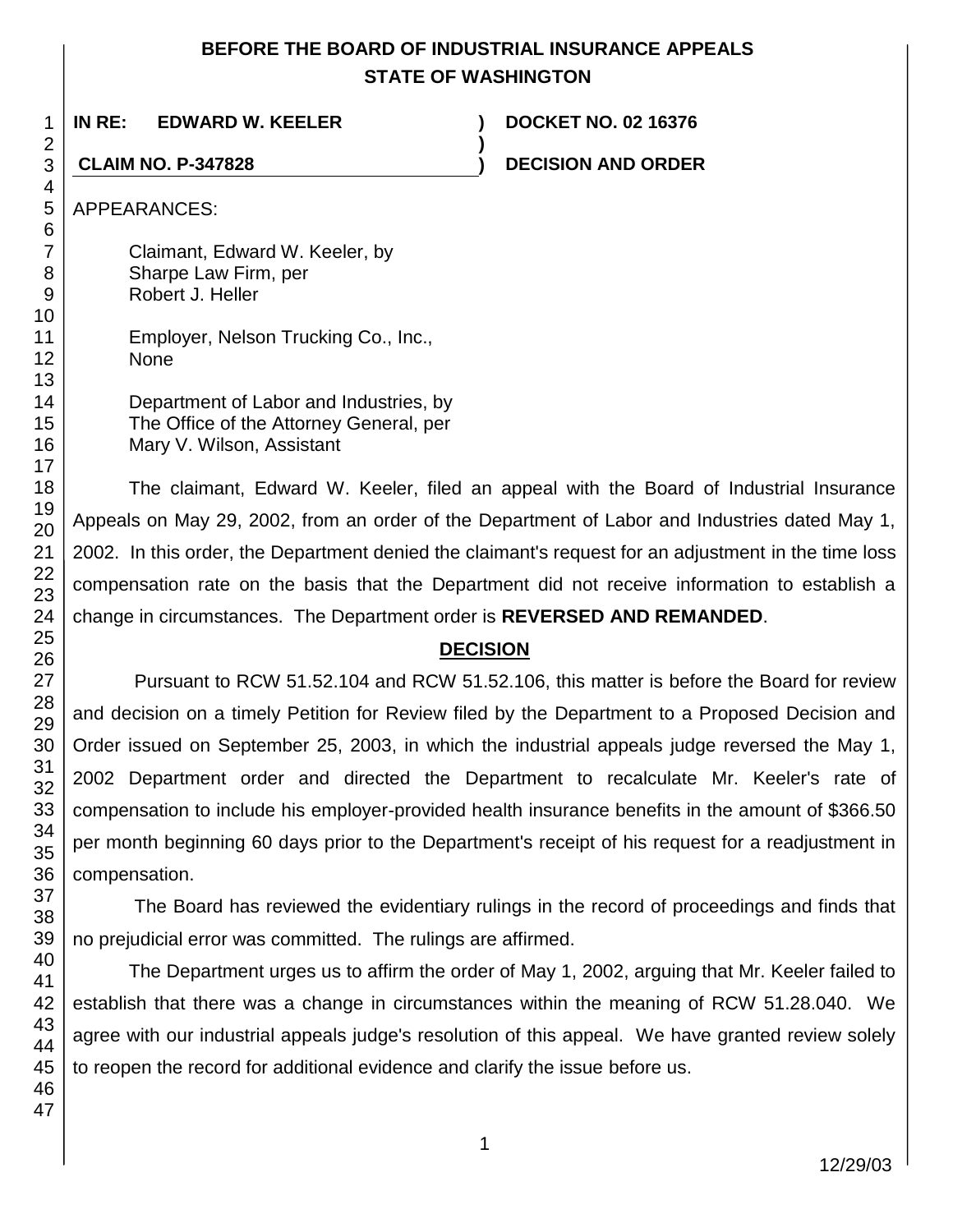The parties requested that the industrial appeals judge issue a decision based upon certain documents, which he marked and admitted as Exhibit Nos. 1-6. These documents show that Mr. Keeler suffered an industrial injury on January 9, 1996, in the course of his employment with Nelson Trucking Co., Inc. On January 30, 1996, the Department issued an order allowing Mr. Keeler's claim and determining that he was entitled to time loss compensation benefits from January 10, 1996 through January 29, 1996. The order also established Mr. Keeler's time loss compensation rate at \$1,670.24 per month based on Mr. Keeler being married with no dependents and wages of \$2,569.60 per month. The January 30, 1996 order was not protested or appealed.

At the time of the industrial injury, Nelson Trucking Co., Inc., was making a monthly contribution to a union trust fund for Mr. Keeler's health care insurance. The employer stopped making contributions on behalf of Mr. Keeler after the January 30, 1996 order, although the record before the industrial appeals judge did not clearly establish either the date the benefits were terminated or the amount of the employer's monthly contribution. Exhibit No. 5, which is a May 6, 2002 Department "R Log," suggests that the employer terminated its monthly health care contribution of \$432.90 on the last day of February 1996. Conversely, in a letter dated October 11, 2001 (identified as Exhibit No. 3), Mr. Keeler's legal representative stated that the employer was actually contributing \$366.50 per month for Mr. Keeler's health care, which ended as of May 31, 1996. The industrial appeals judge accepted the representation set forth in Exhibit No. 3.

On November 7, 2003, the Board received a letter from claimant's counsel dated November 6, 2003, stating that the intent of the parties in submitting Exhibit No. 3 was to establish the date on which the claimant first requested recalculation of his time loss benefits. He also acknowledged that the May 6, 2002 "R Log" entry correctly reflected the date the employer terminated its health care contribution on behalf of Mr. Keeler. We are treating the November 6, 2003 letter as a request to reopen the record and we find that this letter should be admitted into evidence to ensure that the record before us is complete and accurate. In deciding to reopen the record, we note that the Department has stipulated in the Petition for Review that the November 6, 2003 letter should be considered by us in resolving this appeal. Accordingly, the November 6, 2003 letter is hereby admitted as Exhibit No. 7. In light of the representations made by Mr. Keeler's counsel in the November 6, 2003 letter, we find that the employer terminated its health care contribution on behalf of Mr. Keeler effective March 1, 1996.

Mr. Keeler's employer-provided health insurance benefits ended during the appeal/protest period from the January 30, 1996 order. According to the Department's Petition for Review, the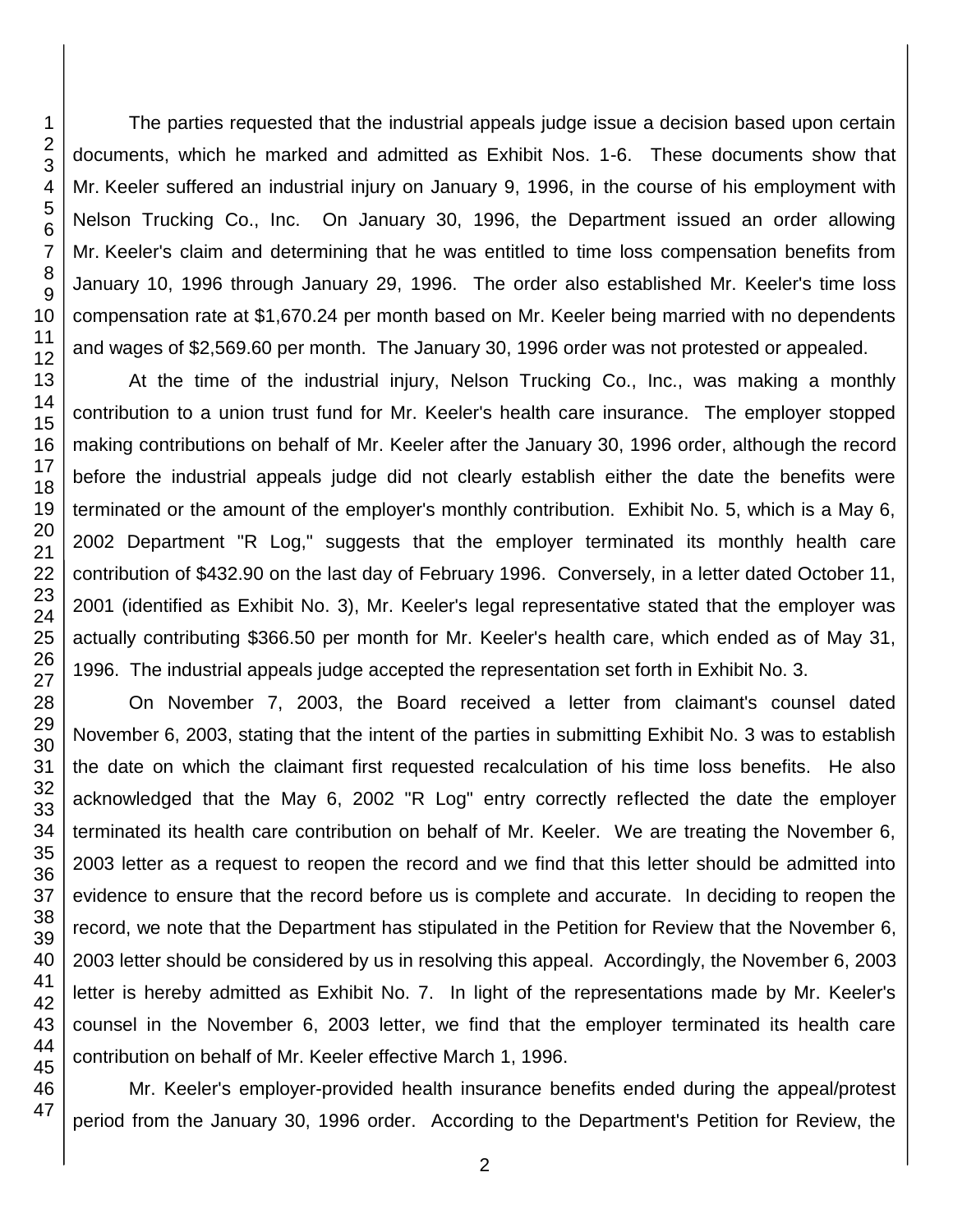Department denied Mr. Keeler's request for an adjustment of compensation "because a change in circumstances did not occur before the January 30, 1996 order became final and binding." The issue raised by this appeal is whether the injured worker is entitled to relief under RCW 51.28.040 where the alleged change in circumstances occurs after the Department has issued the order setting the time loss compensation rate, but before that order becomes final. We find that there was a change in circumstances within the meaning of the statute, which requires a readjustment of Mr. Keeler's time loss rate.

The starting point for our analysis is RCW 51.28.040. The statute requires that there be a change in circumstances to warrant an increase or readjustment of compensation, but it is silent with regard to when this change of circumstances must take place. RCW 51.28.040 provides:

> If change in circumstances warrants an increase or rearrangement of compensation, like application shall be made therefor. Where the application has been granted, compensation and other benefits if in order shall be allowed for periods of time up to sixty days prior to the receipt of such application.

The issue before us is the same issue we decided in the recent case of *In re Joanne K. Tolonen*, Dckt. No. 02 18722 (October 20, 2003). In *Tolonen*, as in this case, the employer terminated the claimant's health insurance benefits during the appeal/protest period from the wage rate order. After the order had become final, the injured worker requested that the Department readjust her time loss compensation rate to take into account the value of her employer-provided health care benefits that were lost as a result of the industrial injury, pursuant to *Cockle v. Department of Labor & Indus.*, 142 Wn.2d 801 (2001). The Department denied the request for readjustment in compensation, and on appeal, argued that there was no change in circumstances because the wage order was a final and binding determination as to all changes in circumstances that occurred within the 60-day appeal/protest period. We rejected this argument, holding that a party is not required to appeal or protest a time loss rate-setting order in order to apply for a finding of change of circumstances under RCW 51.28.040 where the change of circumstances occurred after the order is issued, but prior to its becoming final. We reach the same conclusion here.

Based on our decision in *Tolonen*, we find that the termination of Mr. Keeler's employer-provided health insurance benefits as of March 1, 1996, constituted a change in circumstances within the meaning of RCW 51.28.040. We also find that Mr. Keeler is entitled to a readjustment of his time loss compensation rate based on the change in circumstances, pursuant to *Cockle*. The Department shall readjust Mr. Keeler's time loss compensation rate based on his lost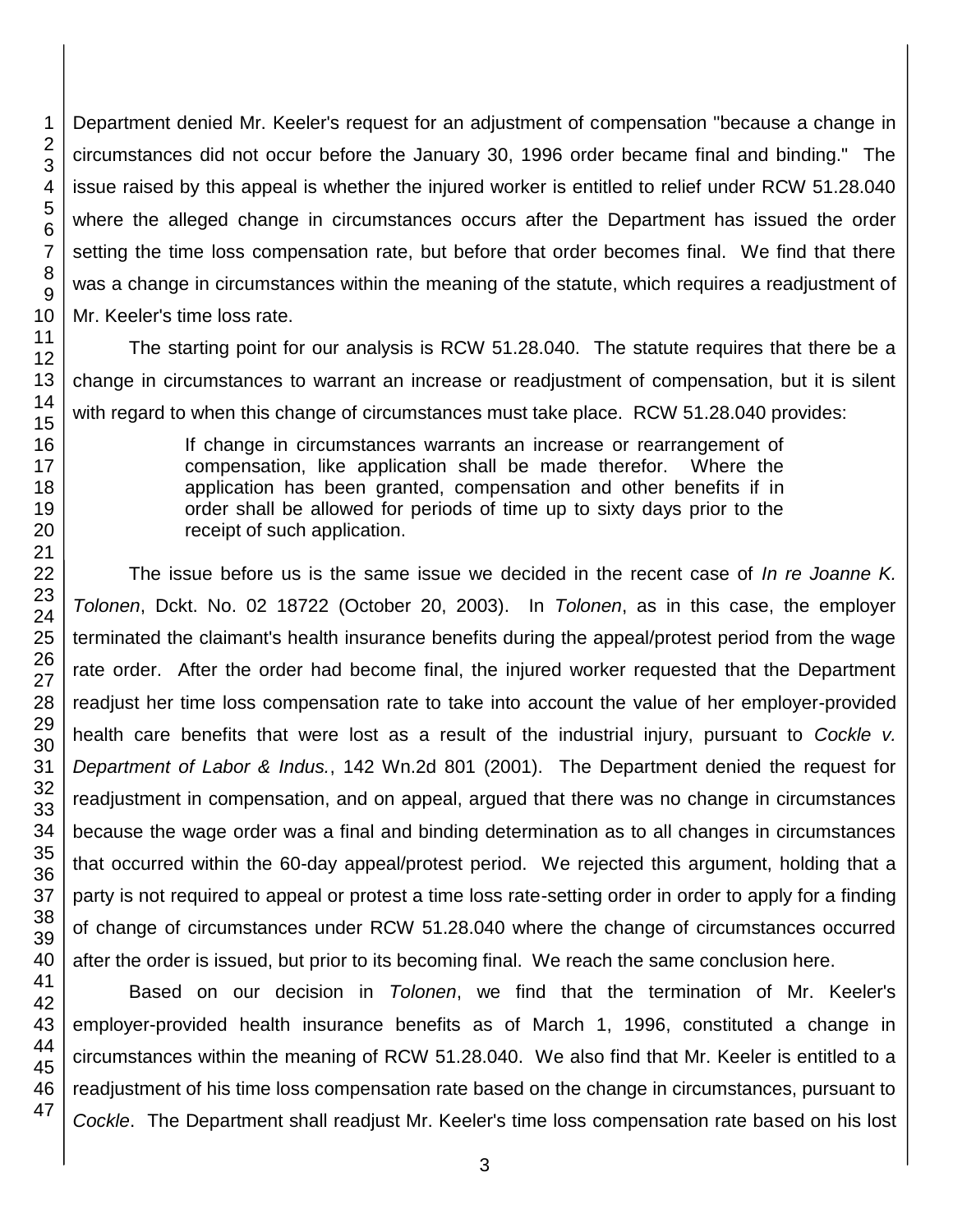employer-provided health insurance benefit in the amount of \$366.50 per month, which is the figure set forth in the union contract in effect as of the date of the industrial injury. The Department's recalculation of Mr. Keeler's time loss rate shall be effective 60 days prior to October 12, 2001, the date the Department received Mr. Keeler's request for readjustment.

## **FINDINGS OF FACT**

- 1. On January 23, 1996, the Department received an application for benefits from the claimant, Edward W. Keeler, alleging that he sustained an industrial injury on January 9, 1996, in the course of his employment with Nelson Trucking Co., Inc. On January 30, 1996, the Department issued an order allowing the claim, determining that Mr. Keeler was entitled to time loss compensation benefits from January 10, 1996 through January 29, 1996, and setting the time loss rate at \$1,670.24 per month based on Mr. Keeler being married with zero dependents and wages of \$2,569.60 per month. No protest or appeal was filed from the January 30, 1996 order. On October 12, 2001, the Department received a request from the claimant to recalculate his rate of compensation based on a change in circumstances. On May 5, 2002, the Department issued an order denying the claimant's request. On May 29, 2002, the claimant filed a Notice of Appeal with the Board of Industrial Insurance Appeals from the May 1, 2002 Department order. The Board granted the claimant's appeal by an order dated July 1, 2002, and assigned the appeal Docket No. 02 16376.
- 2. As of January 9, 1996, the claimant was receiving employer-provided health insurance benefits in the amount of \$366.50 per month.
- 3. The Department order dated January 30, 1996, which established the claimant's rate of compensation, did not take into account the value of the claimant's employer-provided health insurance benefits.
- 4. Nelson Trucking Co., Inc., terminated its health insurance benefit of \$366.50 per month for Mr. Keeler, effective March 1, 1996.

# **CONCLUSIONS OF LAW**

- 1. The Board of Industrial Insurance Appeals has jurisdiction over the parties to and the subject matter of this appeal.
- 2. The Department order dated January 30, 1996, correctly established the claimant's rate of compensation as of that date and contained the necessary elements for a time loss compensation wage rate order within the meaning of RCW 51.08.178. The order became a final and binding order within the meaning of RCW 51.52.060.